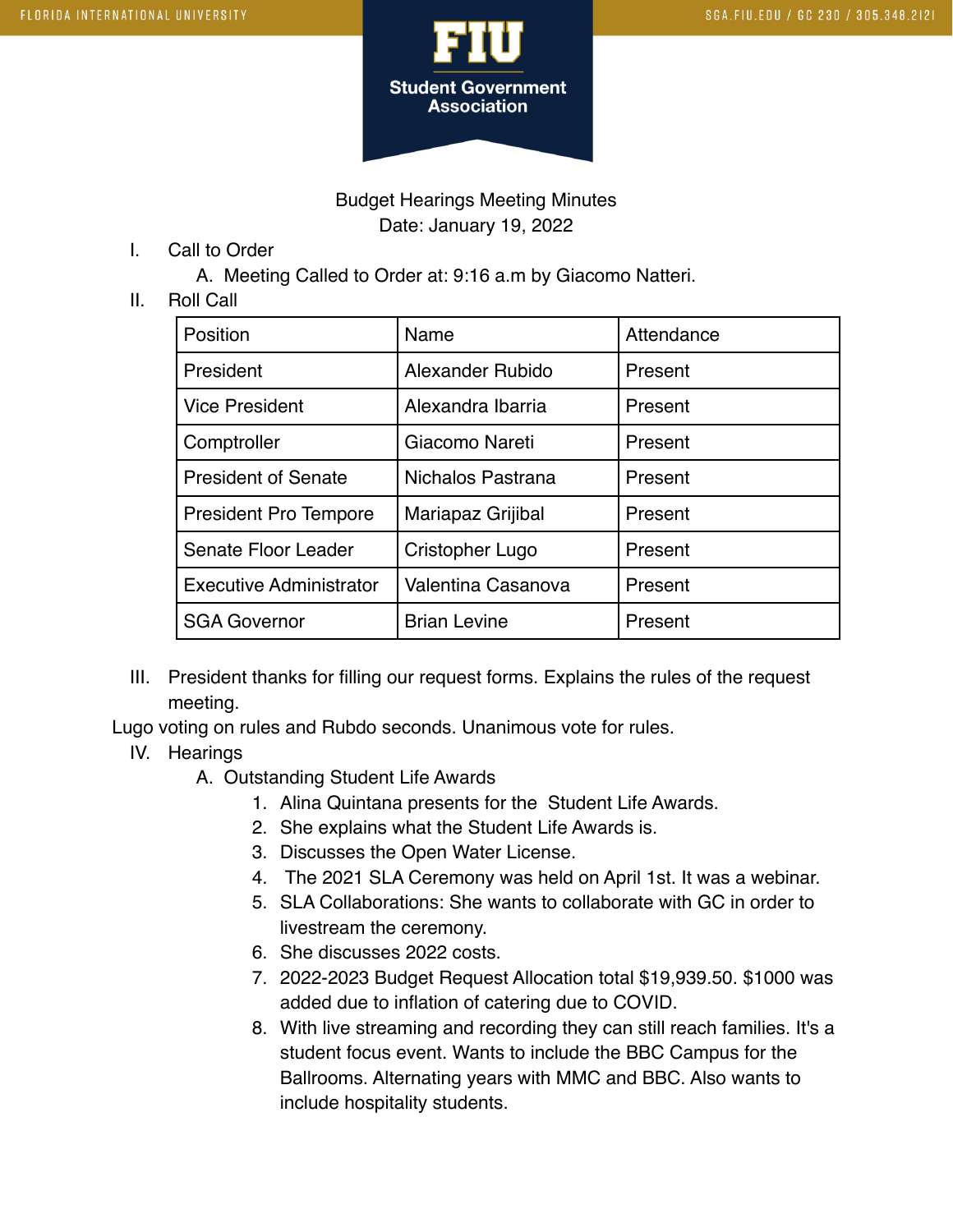- 9. 2021 winner acknowledgement
- 10.Winner of the SLA

Natteri asks for Q&A

No questions

Brian asks for clarification on the questions being asked . Natteri confirmed that the questions will be asked or emailed. Matilde Gramling clarified the process to the board.

- B. SGA- MMC Office
	- 1. Michelle Castro presents
	- 2. Asks for 147,383.50. Mentions that the office is short staffed. BBC location will have a senior assistant and office coordinator.
	- 3. Answers to questions

Natteri asks for Q&A

No questions

10 minute recess at 9:42 am

Meeting begins at 9:51 am

C. Model UN

- 1. Ashley Weathers presents as the program coordinator.
- 2. Competitive international united nations team.
- 3. They started in 1993. They were top 7 in the past decade.
- 4. They have 3 hour meetings every Monday and Wednesday. They learn about what it means to be model UN.
- 5. A quote from Mia Rodriguez
- 6. Discusses High School conference. 500 high school students join the conference online. Schools from Florida, Massachusetts, Columbia, Canada, and New Jersey.
- 7. Divisional Goals
- 8. Students are involved across campus. Discusses events held with students. Including Consular Corps.
- 9. Conferences in the 2022-2023 is what they are looking for. They still have conferences later this year. Training is huge.
- 10.World MUN is the largest Model UN in the world. Wants to go and participate with schools around the world.
- 11. Budget Reductions (5% |10% |15% will have to withdraw from certain conferences). Ranking decides on points.

12.Questions

Brian asks how the high school budget is funded for the High school competitors? Ashley answers that the funding is seperate from SGA.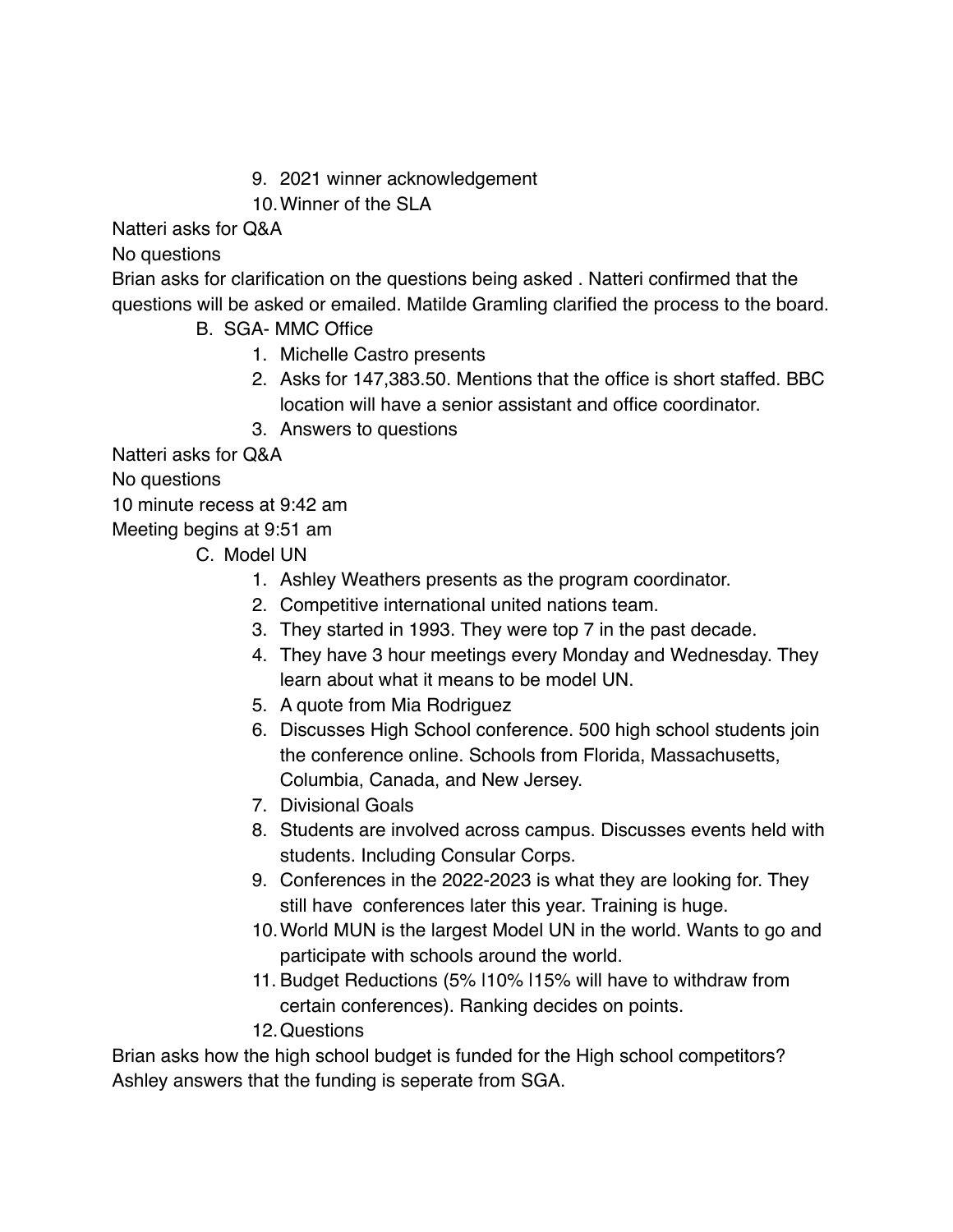Another question is to elaborate on World MUN? Natteri states that it will be answered in email.

Recess begins at 10:04 am

Recess begins at 10:14 am

- D. Children's Creative Learning Center
	- 1. Silvia Valdes presents.
	- 2. Presents little children who come to campus
	- 3. They are a division of Academic and Student Affairs. Established in 1975.
	- 4. Student Parents are supported.
	- 5. Student Support Staff are University student employees.
	- 6. Other University Students, Sometimes High School Students
	- 7. Winter Festival Event, is a family centered event.
	- 8. Money is spent on 15 tons of snow.
	- 9. Main focal point is the Student employee program.
	- 10.2022-2023 5% 10% 15% Deduction Could Be From The Winter Festival With Reducing Snow Amount And Find Ways To Pay Students With Smaller Amounts But Still Have Competitive Pay
	- 11. They Cant Have Traditional Experiences Right Now Due To **Quarantine**

Brian Asks A Question For Student Employees

Silvia answers.

Question asked by president Rubido for waiting lists and how they can come off the waiting list?

Silvia answers.

Last question from the MMC vice president. Natteri states that all other questions will be answered through email.

Silvia answers.

Natteri thanks her.

- E. Student Conduct and Academic Integrity
	- 1. Michelle R. Horvath and Rodney J. Dorval colleague introduce themselves
	- 2. Explains the Student Conduct and Honor Code. Knows Adult Consequences.
	- 3. Budget is based upon.
	- 4. 2022-2023 Request. They want to prioritize programming.
	- 5. Tools for the Office and Basic Operations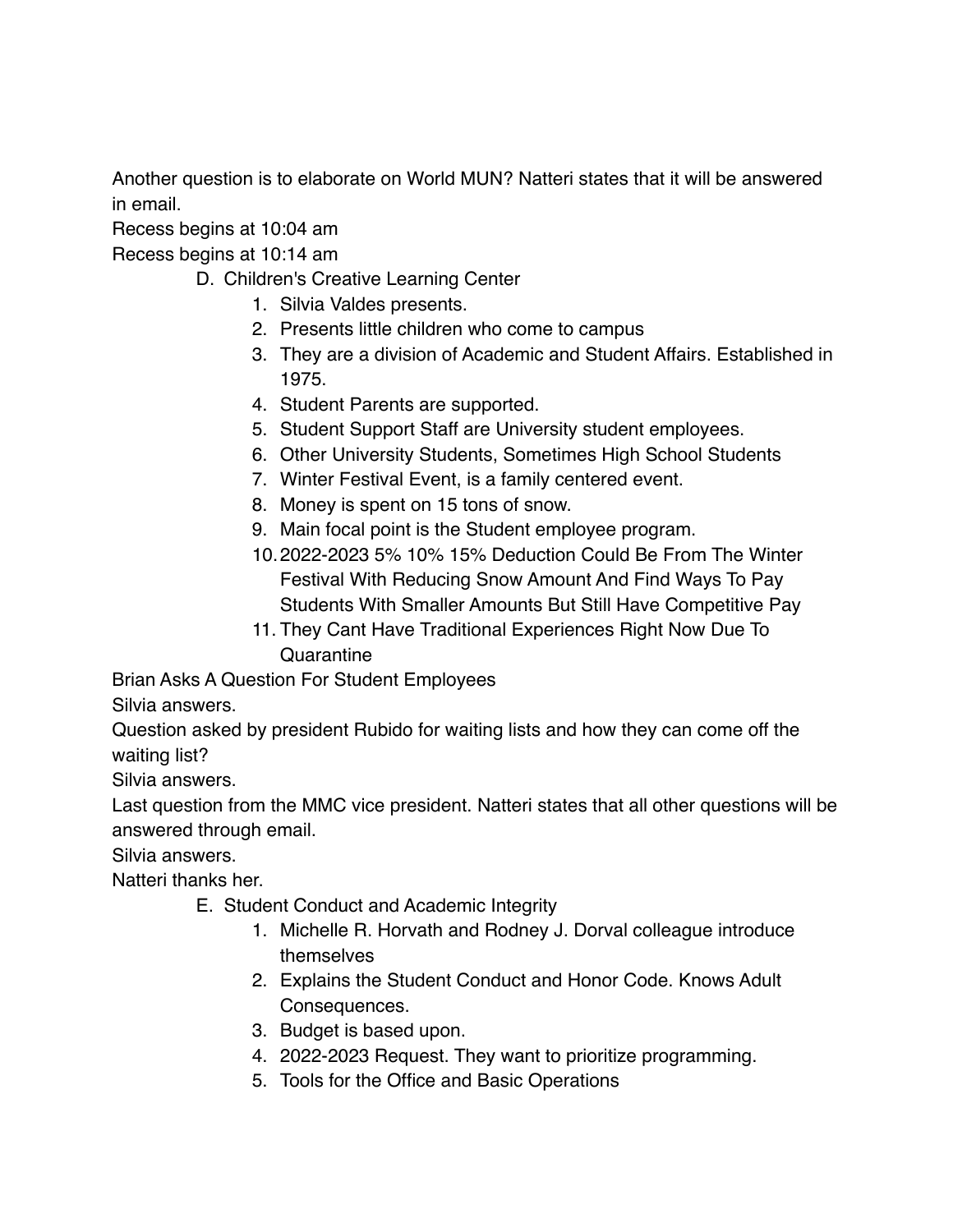- 6. Programming. Their goal is dealing with prevention efforts. They want to make sure that students are not violating the code. They want a don't be salty campaign and have salt donuts. They want to collaborate with Housing Residents Life.
- 7. They want to support graduate assistants.

Brian None Events Were Included In The Budget Request? Will They Be? Natteri Asks If They Can Answer That Question As An Email? They Confirm President Asks A Question They Answer Natteri thanks them.

- F. FIU in DC
	- 1. Eric Feldman presents himself. They work with Federal Agencies
	- 2. Student Success. 1249 students enrolled in classes.
	- 3. DC Ready Course
	- 4. Hamilton Scholars taught by Charlyn Stanberry
	- 5. Students from CARTA come to be Journalists
	- 6. 7 Fly-in virtual seminars that serves 76 students
	- 7. Sample Semester includes visiting Mount Vernon.
	- 8. Alumni success stories. Sheworks full time in the Intl Republican Institute
	- 9. Budget Request 73322.50 will serve a lot more students and they are moving.

Natteri opens for Questions

Brian asks to elaborate on reliance and sustainability?

Eric answers

Brian asks another question.

Eric answers.

Lugo asks how they help the environment each flight?

Eric answers.

Brian asks about travel costs?

Eric answers that it comes out of their SGA budget and Campus life.

Natteri thanks him.

Recess begins at 10:56 am

Recess ends at 11:15 am

G. Homecoming Council

- 1. Stephanie Miller, Jona and Arvi present themselves.
- 2. Homecoming Structure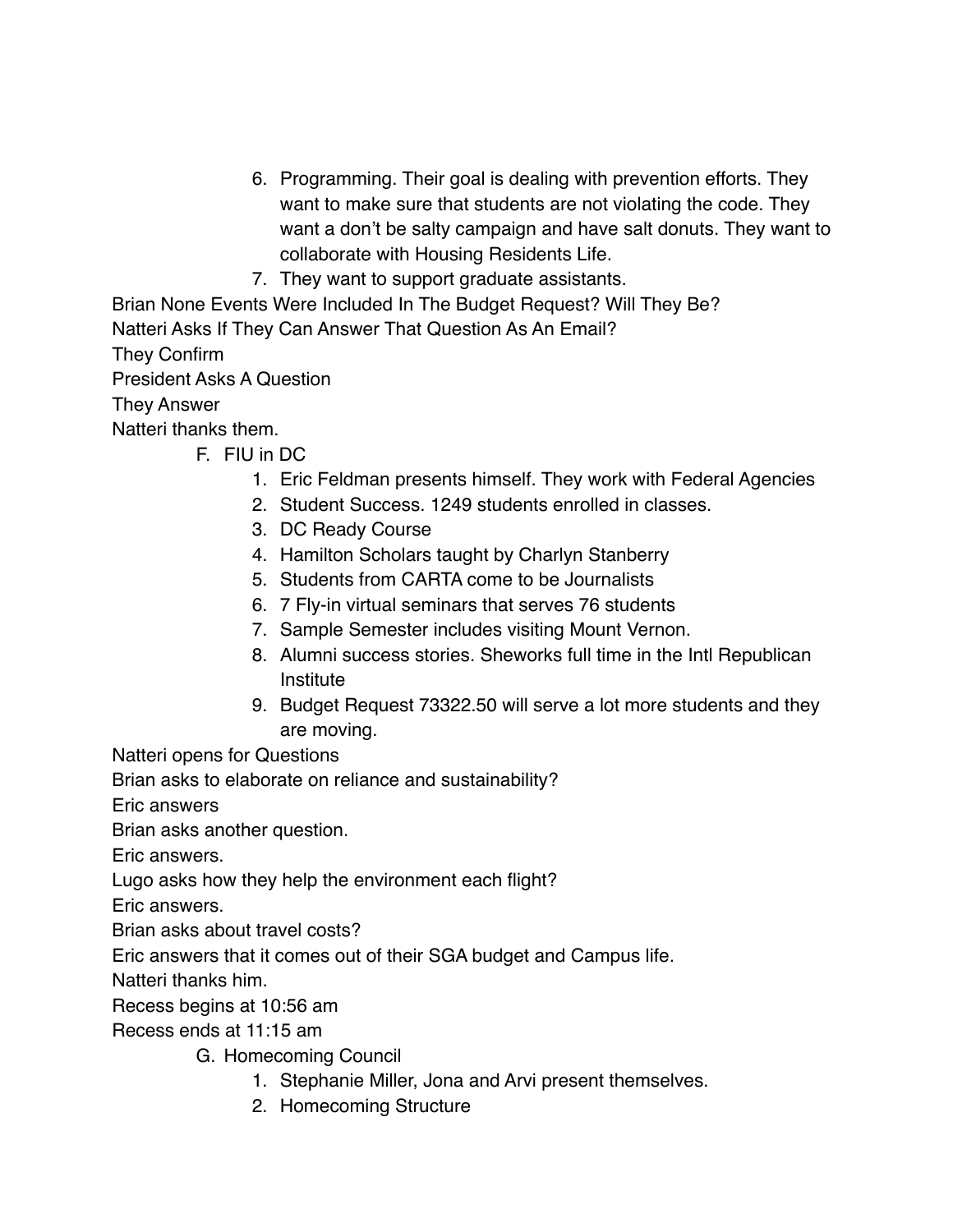- 3. Accomplishments. Raised 13946.51 with panther pride.
- 4. They discuss their signature events.
- 5. Budget Request of 543008.50
- 6. Funding Request of \$13000 due to general inflation of cost.
- 7. Funding Request: Admin of \$1000
- 8. Budget Line: Virtual Engagement for 10,000 for things like social media, technoody fees, and filming.
- 9. Budget Line: Engagement request of \$500
- 10.Stipends request for \$3,500
- 11. Goals for Homecoming at 2022
- 12.5% 10% 15% Reduction. Will cut pre-events and some other events.
- 13.Questions

Natteri opens for q&a

Brian asks a question

Stephanie answers

Questions about who picks the Pandemonium artist?

Stephanie: People suggest Beyonce, Bad Bunny, etc. and continue to answer.

Natteri Thanks them

- H. Order of the Torch
	- 1. Phillip Lloyd Hamiltion and Jose Toscano present.
	- 2. They discuss the History.
	- 3. Comparable Societies includes the Iron Arrow Society, the Burning Spear from UM, and Florida Blue Keys
	- 4. Value Proposition. Institutional knowledge is maintained. They also mentioned the legacy lecture.
	- 5. Philip states that the purpose of this series is to define customs of FIU's past.
	- 6. Budget request for \$4220.

Natteri opens for q&a

Brian asks how they were previously funded?

Phillip: They were funded by SGA back in 2018.

Natteri asks a question

Phillip answers

Is there a timeline?

Jose answers.

Natteri Thanks them

Recess at 11:43 am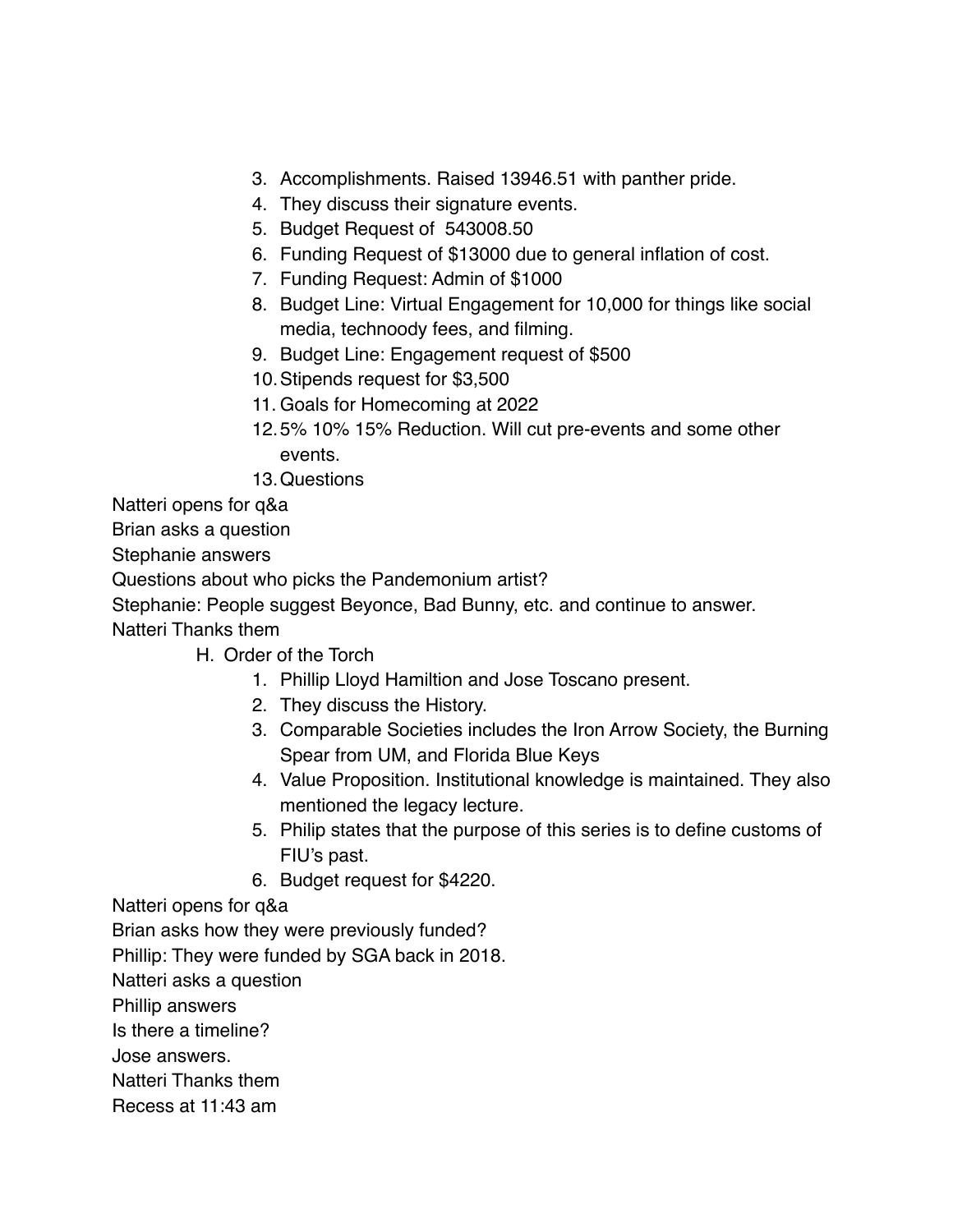Recess ends at 11:55 am

- I. Honors College
	- 1. Susana Rondon presents herself.
	- 2. Defines URFIU
	- 3. It Helps STEM And Non-STEM Research.
	- 4. It takes place every Spring semester.
	- 5. 350 attendees for the last virtual conference and 41 recruiters
	- 6. Showcased an experience that an URFIU attendee.
	- 7. They show how it is in person
	- 8. Another slide feature the same
	- 9. They also showcase a virtual interface
	- 10.The next event is AMTA. They want it to have a lot of publicity
	- 11. It is a mock trial association.
	- 12.Benefits of AMTA include critical thinking and public speaking. The only mock trial fiu can host.
	- 13.Competition happens every February
	- 14.Showcased the winners and attendees of mock trials
	- 15.Eileen Rodriguez presents the financial aspects.
	- 16.They made the budget assuming everything will go back to normal. Projected expenses of 23517.01 for 2022-2023. They did not increase anything except for the food
	- 17.Any reduction is damaging because the college is very small, but if it had to come down to it, it would be the catering.
	- 18.They request \$23.517.

Nateri opens for Q&A

Brian asks what kind of events would you like to host at BBC?

Susana responds. They are looking to expand at BBC.

Another question is asked and Eileen answers.

SGA senate resident asks a question.

Eileen responds.

Natteri Thanks them and commends their presentation.

- J. Orientation and Family Programs
	- 1. Korrin Stanek presents
	- 2. Mission Statement
	- 3. Impact Data and discusses leadership awards and teams
	- 4. They provide assessment to their leaders.
	- 5. Travel Requests for conferences
	- 6. Orientation for Undergraduate students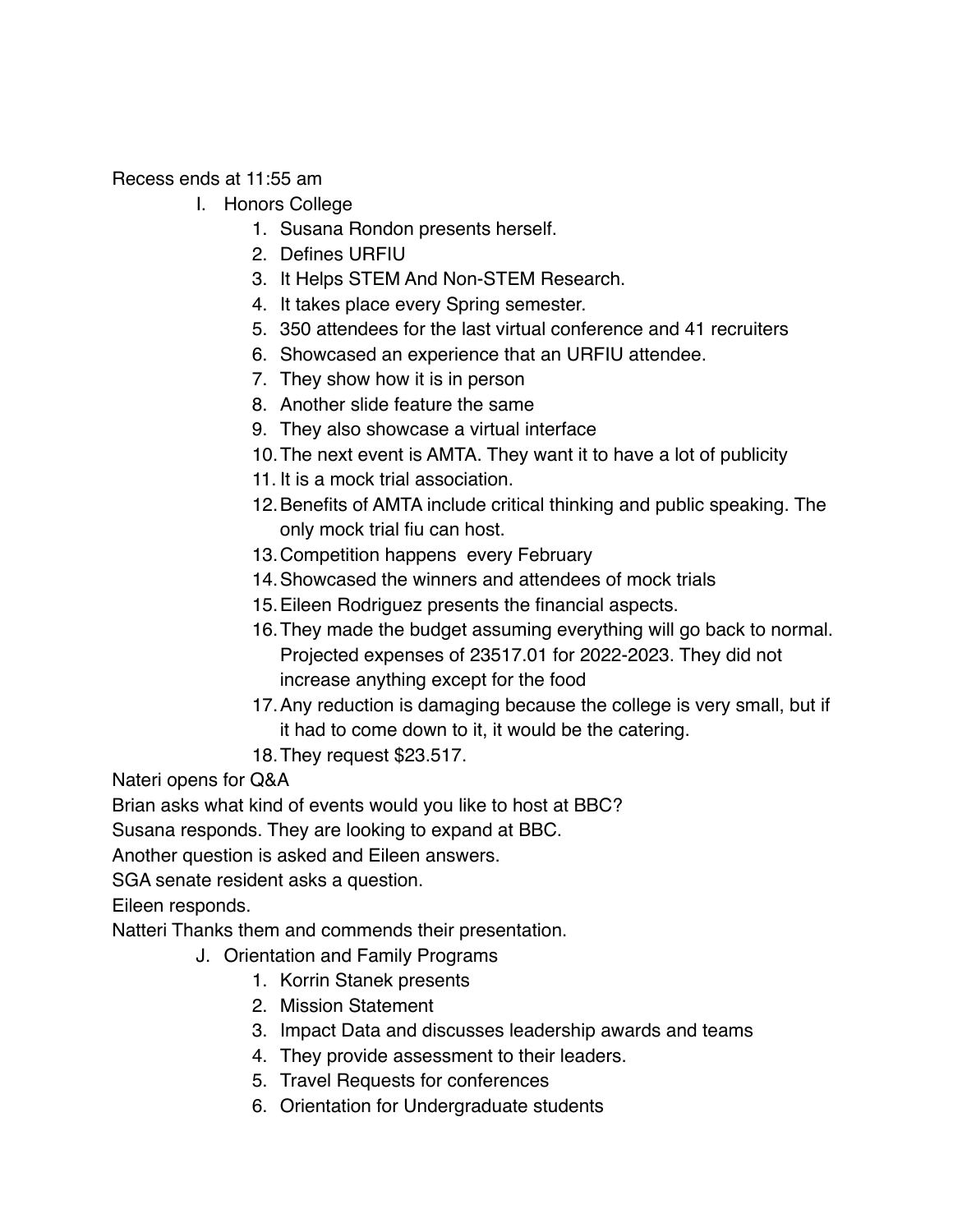- 7. Panther Camp is similar but provides affinity. More students feel connected to FIU after attending Panther Camp.
- 8. Parent & Family Day: A mom says she wanted to join the next event
- 9. Utilization Data of 2021-2022:
	- a) first year 5272
	- b) Transfer 1095
	- c) Panther Camp 443
	- d) Parent and family 43 Families | 411 Individuals
- 10.Events Request \$130,500
- 11. Funding Sources roe Orientation, Panther Camp, and Parent & Family Day Ticket Cost
- 12.Q&a

Natteri opens for Q&A

President Rubido asks a question

Korrin answers

Naterri notes that there are a lot more questions, but diverges into having them answered by email.

Lunch starts at 12:23pm

Lunch ends at 1:36pm

- K. National First Generation Initiatives
	- 1. Jeannette Cruz presents. She is the director.
	- 2. They celebrate on Nv 8 for the higher education act in 1965.
	- 3. They show a video
	- 4. Goal and Strategic Areas
	- 5. FIU was the first cohort awarded by the First Gen Forward Institution
	- 6. First Gen Highlights include a First Generation Scholarship
	- 7. First Gen Celebration Week where she elaborates on events done for First Generation students. Mentions a brunch where President Rubido attended. Has a drive thru event picture featured. 2022 Proposed FIU schedule of events, virtual and in person. Celebration Kickoff and Celebration Day
	- 8. Budget Request for 2022-2023 of \$11,235.75
	- 9. Questions

Natteri opens for Q&a

No questions were asked.

Natteri Thanks them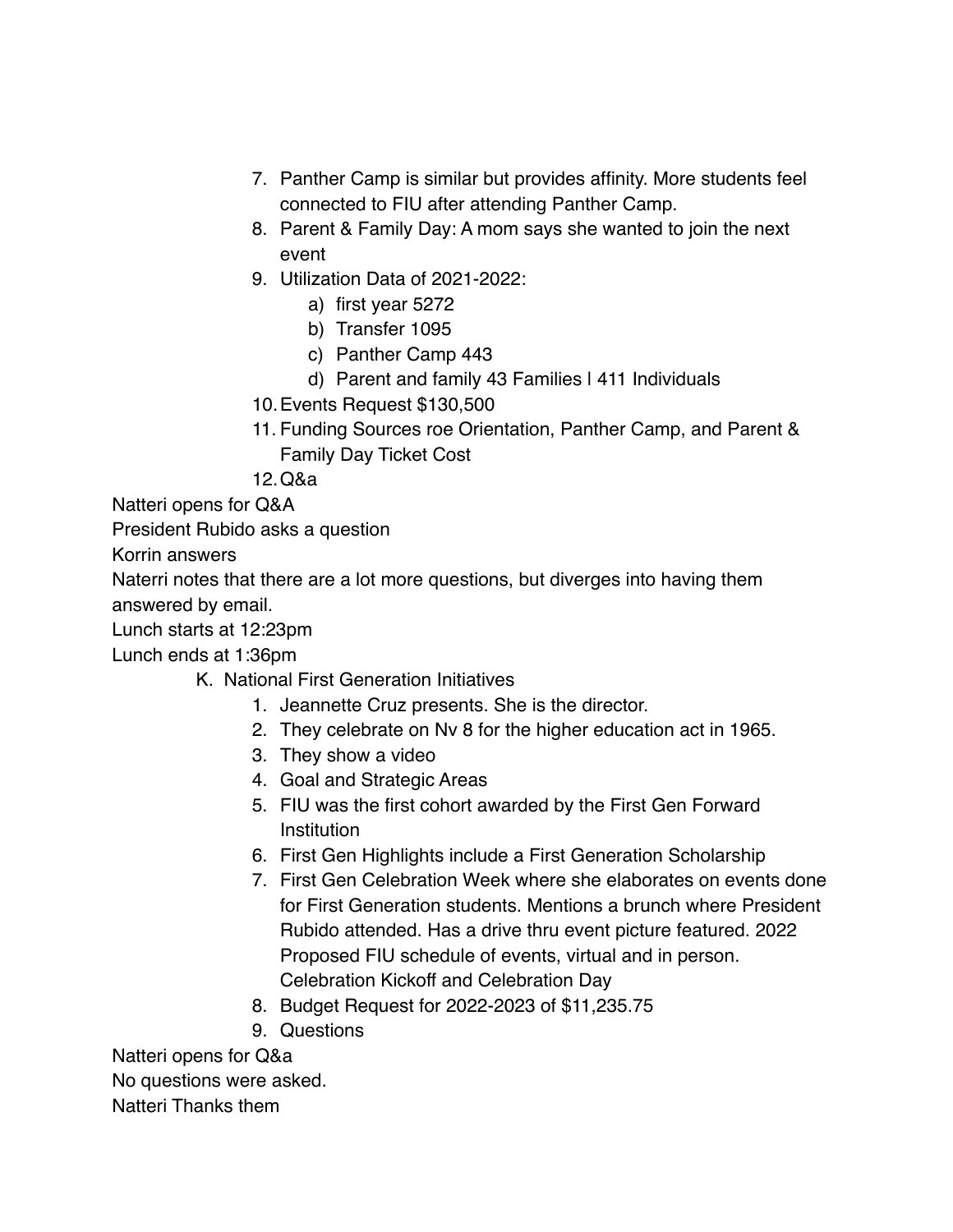- L. Office of the Ombudsperson
	- 1. Sofia Trelles presents herself and thanks the people of the meeting
	- 2. One of the things that people tell her is that students never knew of their office existence.
	- 3. Asks for support for outreach
	- 4. 675 visits
	- 5. Most of undergrad students were non first generation students
	- 6. Questions

Brian asks if they request AMS funding?

Sofia says they did not and elaborates

Natteri Thanks them

Recess starts at 1:57pm

Recess ends at 2:15pm

M. Student Media

- 1. Valentina Palm, Robert Jaross, and Katherine Wong presents
- 2. Robert Jaross speaks and then hands it over to Francesca Rosario
- 3. They have moved to CARTA
- 4. They have a video of what they do at Student Media.
- 5. The video was of their bootcamp. Bootcamp was a place for students to learn from Alumni.
- 6. Platforms they use
- 7. Social media grew from last year.
- 8. Panther Den is a platform they use.
- 9. Since PANTHER DEN initiated they had over 2000 students access page
- 10.Student Success to employ between 100-400 students
- 11. Large users are senior students
- 12.Juniors and Seniors are biggest users
- 13.Attention rates are 100% across the board
- 14.2021 SPJ Awards Panther placed in 7 categories.
- 15.Shows a list of students who are currently in Student Internships
- 16.Katherine Wong shares her experience as a dj, and a editor and chief
- 17.Valentina shares her experience of the pandemic and being the editor and chief.
- 18.Q&A

Robert offers to answer questions

Brian asks if they plan to go back to go to weekly printing.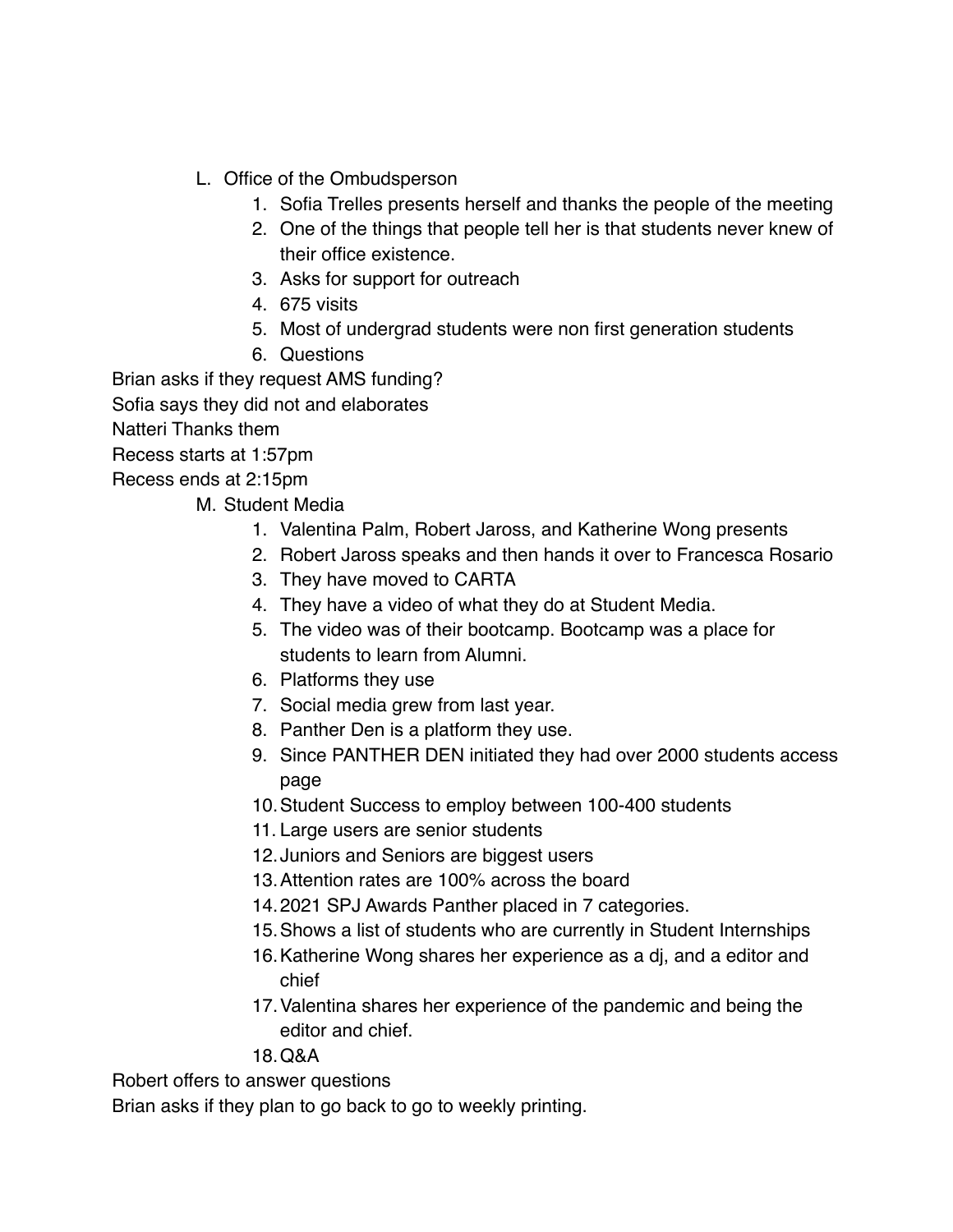Robert says yes. The reason why they went monthly was due to the lack of students who knew how to do printing. Valentina states that the pandemic forced them to do more with the online presence and that they will focus more of their online presence seeing a surge of use in students.

Someone asks a question.

Robert answers.

What does student media use for social media in terms of funds in terms of marketing and promotions?

Robert answers that funding doesn;t usually go into marketing and promotion because there isn't much. But it could be used in those terms of merchandise.

President asks what is the plan to increase student employment?

Robert answers.

Valentina responds to the question of how many students read them. The answer is 30,000 and the number is growing.

Natteri Thanks them and mentions that other questions will be answered through email.

- N. Bayview Hall Council
	- 1. Larissa James presents. Kemani has class.
	- 2. Mission is coordinated programming and a studious and fun environment.
	- 3. Events hosted through Summer and Fall. It was boring through the pandemic and to combat it, they gave cupcakes for birthdays, hosted a movie night, a sunrise event, using the use of the view of the bay, a forum every semester, a BHC spooktacular, and an anime day for november. We have anime stickers left over.
	- 4. Future events include a meet and greet with RA. Unfortunately, not many students know their RA's. A super soaker event that will be held in spring. A 305 day that will be bigger and better and a food truck event.
	- 5. Increase of \$2000.
	- 6. It will cover recruitment tools, affordability for residents, earning opportunities, and leader retention.
	- 7. Budget Justification, they ask orgs to borrow things
	- 8. Commitment to engagement includes an increase in marketing, maintaining relations with bayview students, open forums, social media, etc.
	- 9. Questions

### Natteri Thanks her

Brian asks why the budget does not line up with last year.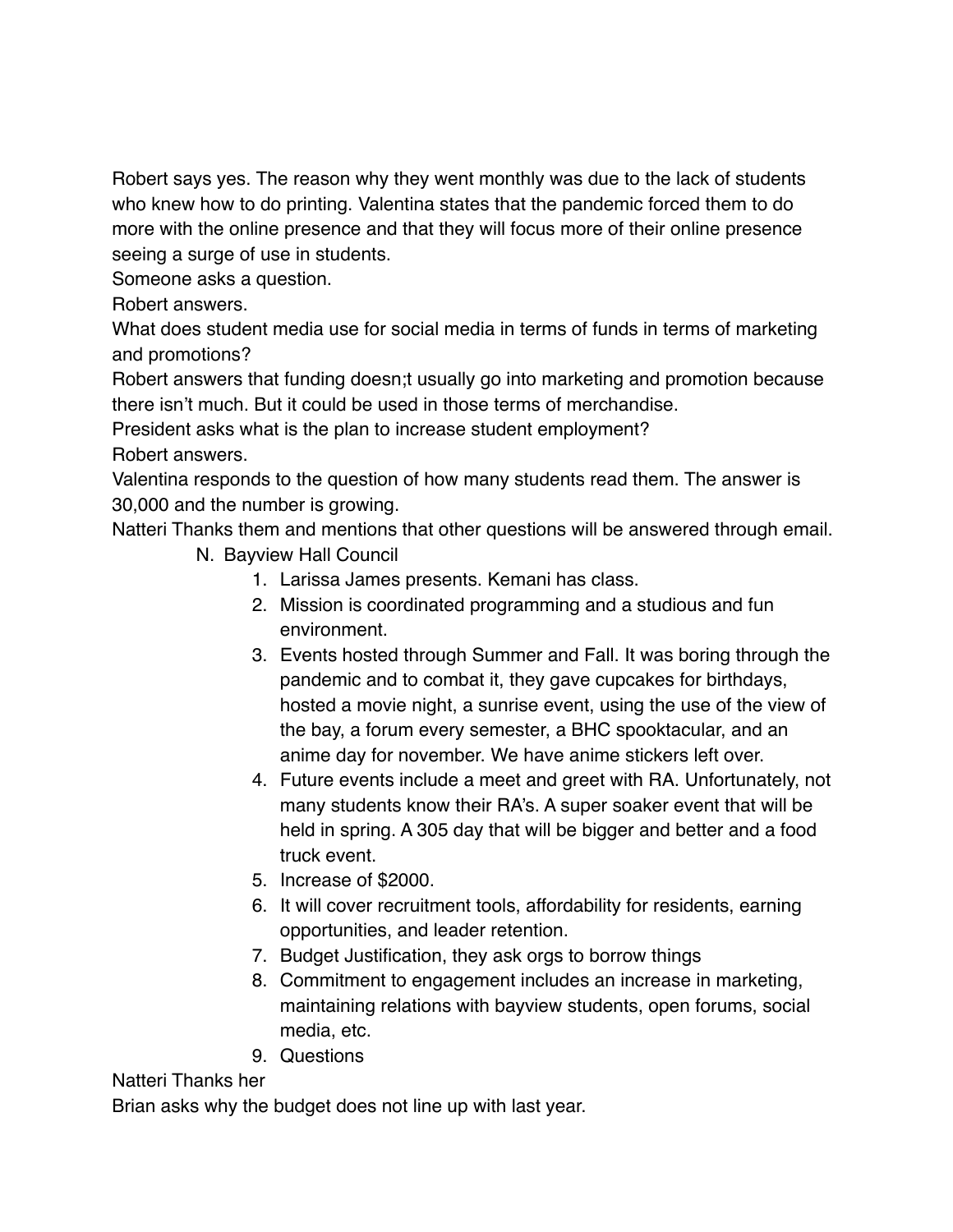Larissa answers

Lugo asks the percentage of students attending bayview

Larissa answers that 85% and 420 beds, but not entirely sure

Lugo asks if they host different events outside of Bayview

Larissa answers that it is a Coachella type of event.

Natteri helps by saying that it's Baychella with help from Brian.

the 2nd president asks a question.

Larissa answers.

Natteri asks a questions

Larissa answers

Natteri Thanks her

O. Fraternity and Sorority Life

- 1. Jennifer Attilus and Jose Toscano presents
- 2. Talks about what the governing council does
- 3. Multicultural Greek Council
- 4. Stomp the Yard event, black history month session, monthly community service
- 5. Panhellenic council includes the circle of sisterhood programming
- 6. Order of Omega has 28 new members in the fall
- 7. FSL Leadership Programming Overview
- 8. Paws for Cause events, greek academy of leaders,blck and brown greeks
- 9. Future of FSL. Greek student have the highest population of graduates
- 10.FSL Staff Graduate Assistant
- 11. Everyone except homecoming queen is are greeks
- 12.Needs for marketing merch and food.
- 13.Questions

Natteri opens for Q&A

In depth synopsis of the allocation of the money and where it will be used

Jose answers

Brian asks about Carnival

Jennifer states that they are working with BBC and that they have her working on her birthday

Natteri shares a birthday wish

Recess at 3:03pm

Recess ends at 3:19pm

P. Higher Education Student Association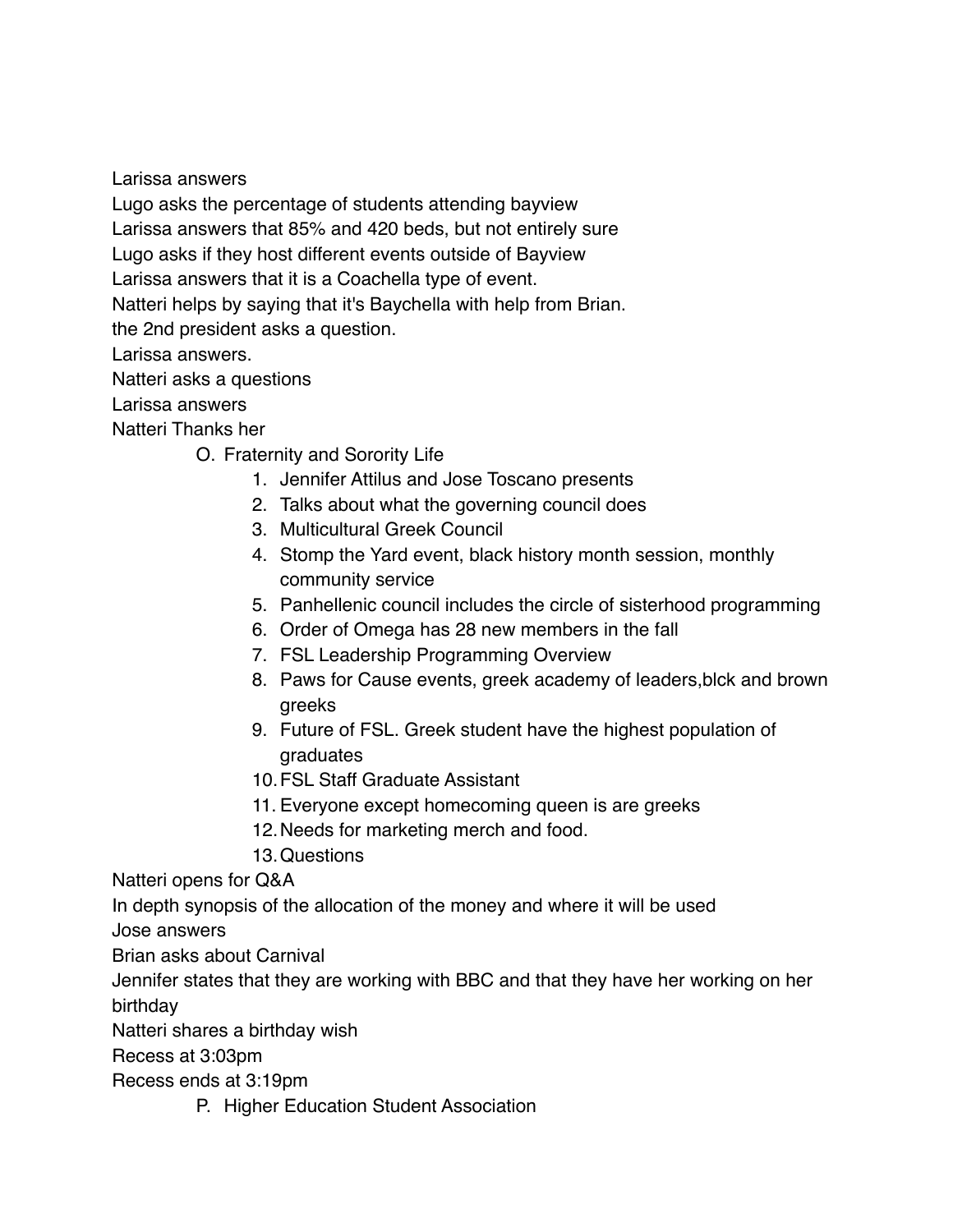- 1. AnnMarie Cooker presents
- 2. Now known as Higher Education Student Association
- 3. Goals include helping those within Higher Ed
- 4. Events include bootcamp (4 speakers, diversity in education, and scholarship opportunities), homecoming tailgate, and the start of the year social.
- 5. Marlee Gordon speaks
- 6. AnnMarie talks about friendsgiving, general body meetings, etc
- 7. Marlee: Budget request of 10655. It will go toward rebranding and marketing.
- 8. One of the most active students, Javon A. Stovall, passed away and a scholarship was made in his honor.
- 9. 5% (scale back from marketing) 10%(attendance cap) 15%
- 10.Questions

Open for questions

No questions

Recess at 3:30pm

Recess ends at 3:35pm

- Q. Residential Hall Association
	- 1. Ricky Vazquez and D'Jovens Palmy present themselves.
	- 2. A table contents
	- 3. Budget overview that includes the three pillars for their budget.
	- 4. 2021-2022 3 key events include Resident Appreciation Week, welcome events, and etc.
	- 5. Budget Request Spreads show total of \$90,941 for budget
	- 6. Rouhani presents the Events costs for semester-wise and yearly
	- 7. Key event is the welcome event. \$8000 per resident
	- 8. Trap Karaoke \$1600 total
	- 9. Resident Appreciation Week \$15,000 total
	- 10.Conclusion
	- 11. Ricky presents the benefits of the events to the student body.
	- 12.Benefits to Proposed Budget
	- 13.A short video is shown of events
	- 14.Q&A

Natteri opens for Q&A

Brian asks for clarification for RHA and what RNHA

Ricky answer

Brian asks another question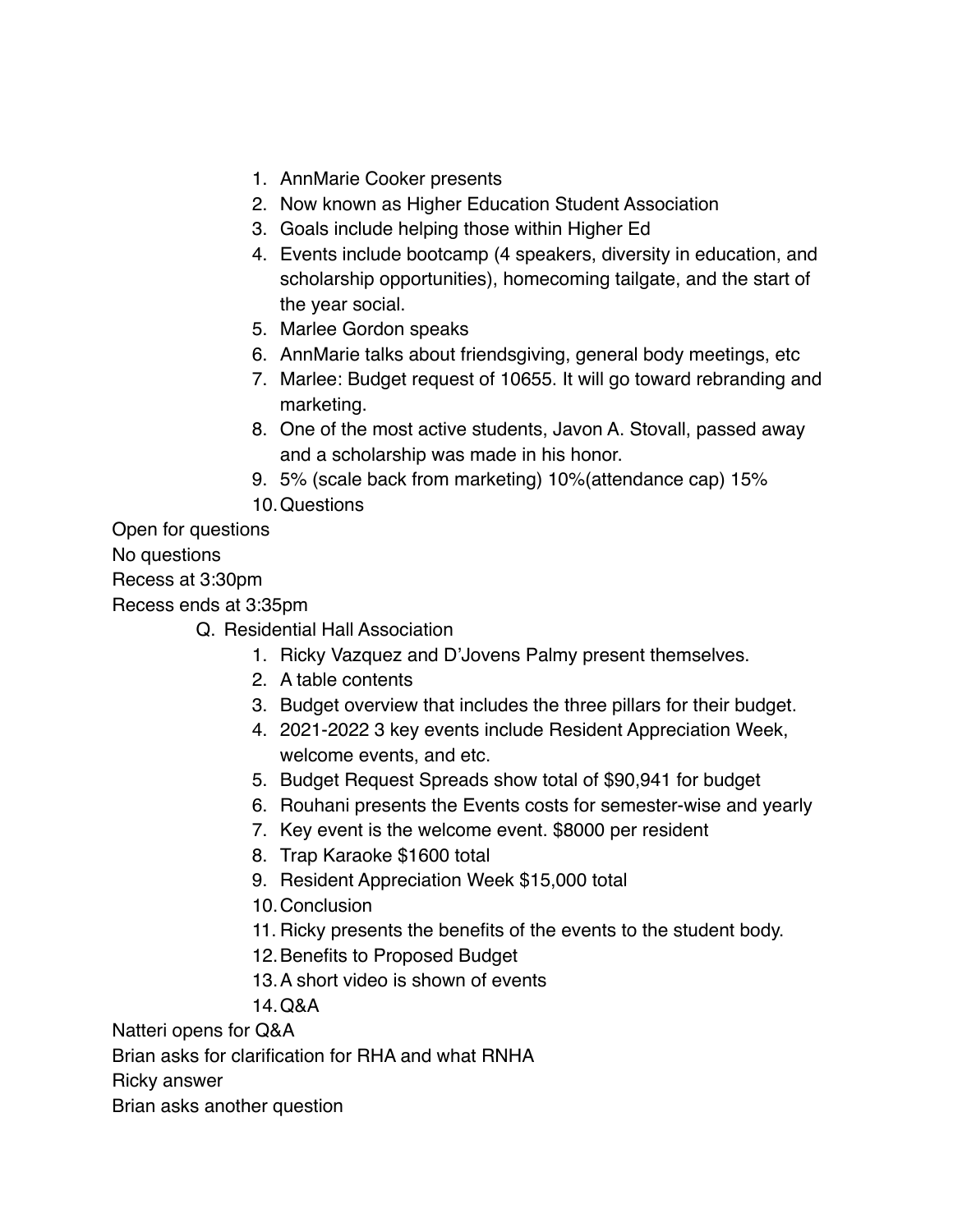Ricky doesn't answer

Rubido answers 20 and 21

Rubido asks a question

Ricky answers

D'Jovens adds to that answer

SGA Senate prez asks if they track their event presence and if they have a negative trend

Ricky they track through google surveys and there is a positive trend.

A question about a formal

#### Ricky answers

Natteri Thanks them and they thank them for having them

- R. Financial Wellness Program
	- 1. Kimberly Noy presents herself
	- 2. 2nd year of making a request for SGA funds. Goal is to help the Panther community.
	- 3. Services and Resources includes working closely with the Wells Fargo with workshop and Financial Wellness
	- 4. Dimension of Wellness
	- 5. Discusses the components of financial wellness and thinks that she skipped something because they offer a financial wellness workshop
	- 6. Goals are to continue to build awareness, build partnerships like with Chase, student feedback, increase participation, and involve students
	- 7. Highlights are the Instagram launch, over 150 followers, excellent feedback, bring Thrive in the Spring of 2022
	- 8. Spring events include first time home buyer event for the financial wellness month.
	- 9. Change in the budget request because the initial amount was fairly low. Requesting \$7664.08. Also Wants a scavenger hunt to increase participation

Natteri open Q&A

Prez asks to elaborate the Fundamental program

Kimberly elaborates

Someone asks do you have a plan to increase student awareness on social media? Kimberly answers

Brian asks if the workshop would be available at BBC?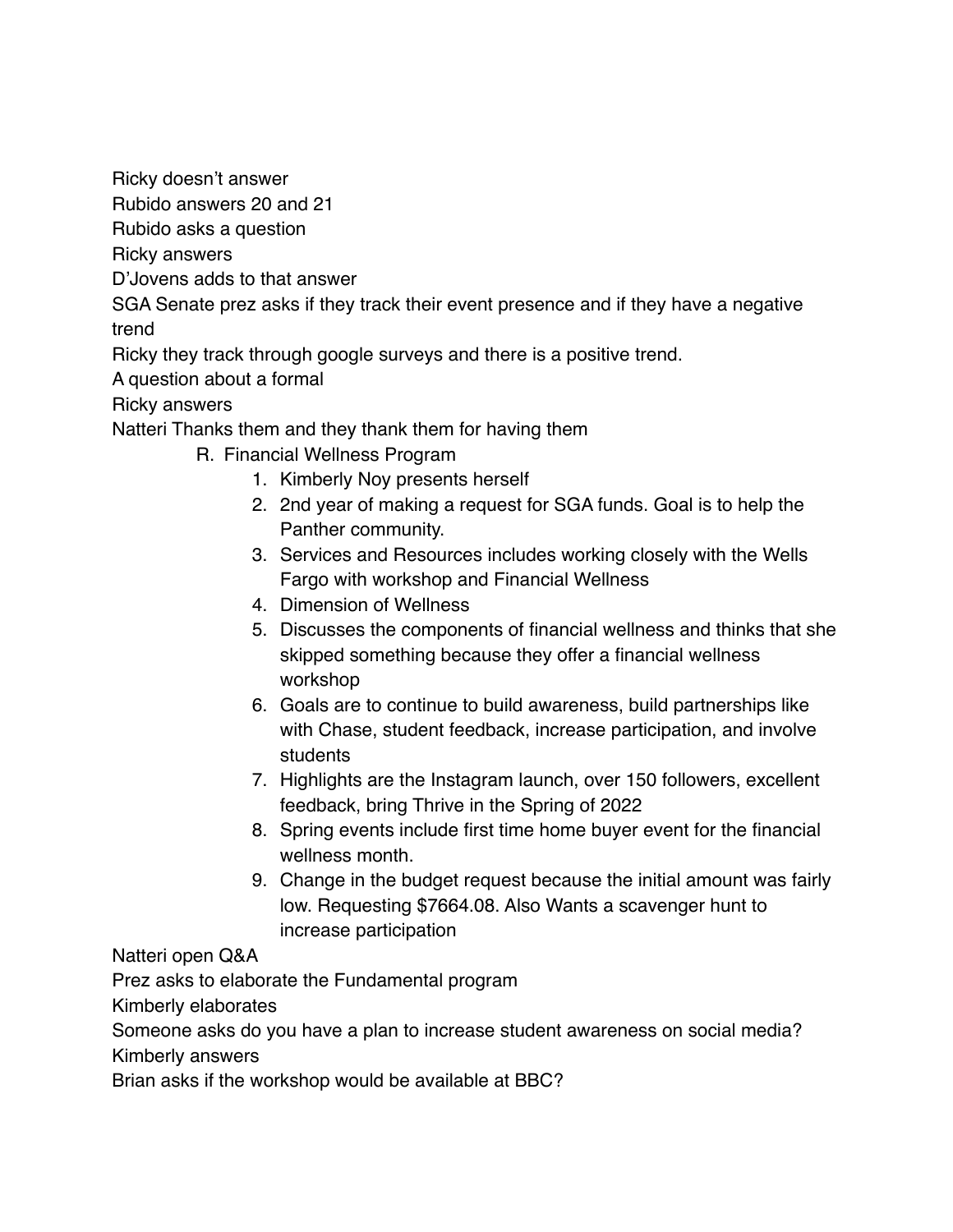Kimberly states that they are working on the post rad workshop. They are working with Campus Life and it will be held virtually. Mentions that if there is a tabling event, then she is open to going to BBC.

Natteri Thanks her

- S. SGA- BBC Office
	- 1. Larissa James presents herself
	- 2. Full request of \$66,465
	- 3. Main office needs \$23,000
	- 4. \$37,000 allocated for student staff. Due to her being at MMC on mondays she needs someone at the office while students come for blue books and other things.
	- 5. \$3000 for phones
	- 6. \$3465 for shared services
	- 7. They transferred to a new space and hope members come to visit one day.
	- 8. Questions

Brian asks if the budget will meet students' needs?

Larissa answers

Someone asks why weren't computers budgeted last year?

Larrisa: We are in the process of adding laptops. It's a 3 years cycle which is why they weren't requested last year.

- T. FIU Museums Insiders
	- 1. Erica Corsano presents herself
	- 2. This is her first time at this rodeo
	- 3. They started this program for student engagement at the museums. If you ask students if they have 3 museums they can visit, they say no.
	- 4. The vision includes inclusion, empowering, and welcoming. Thousands of students come through word of mouth and no form of marketing. Some students are art students and some are not.
	- 5. They want to expand
	- 6. They want to see leadership, networking and better opportunities. They want more students involved.
	- 7. Meg Floryan speaks. The requested budget is \$35,273.93. They want students to direct what the program needs to be.

#### No questions

Natteri mentions that further questions will be answered through email

U. Student Government Association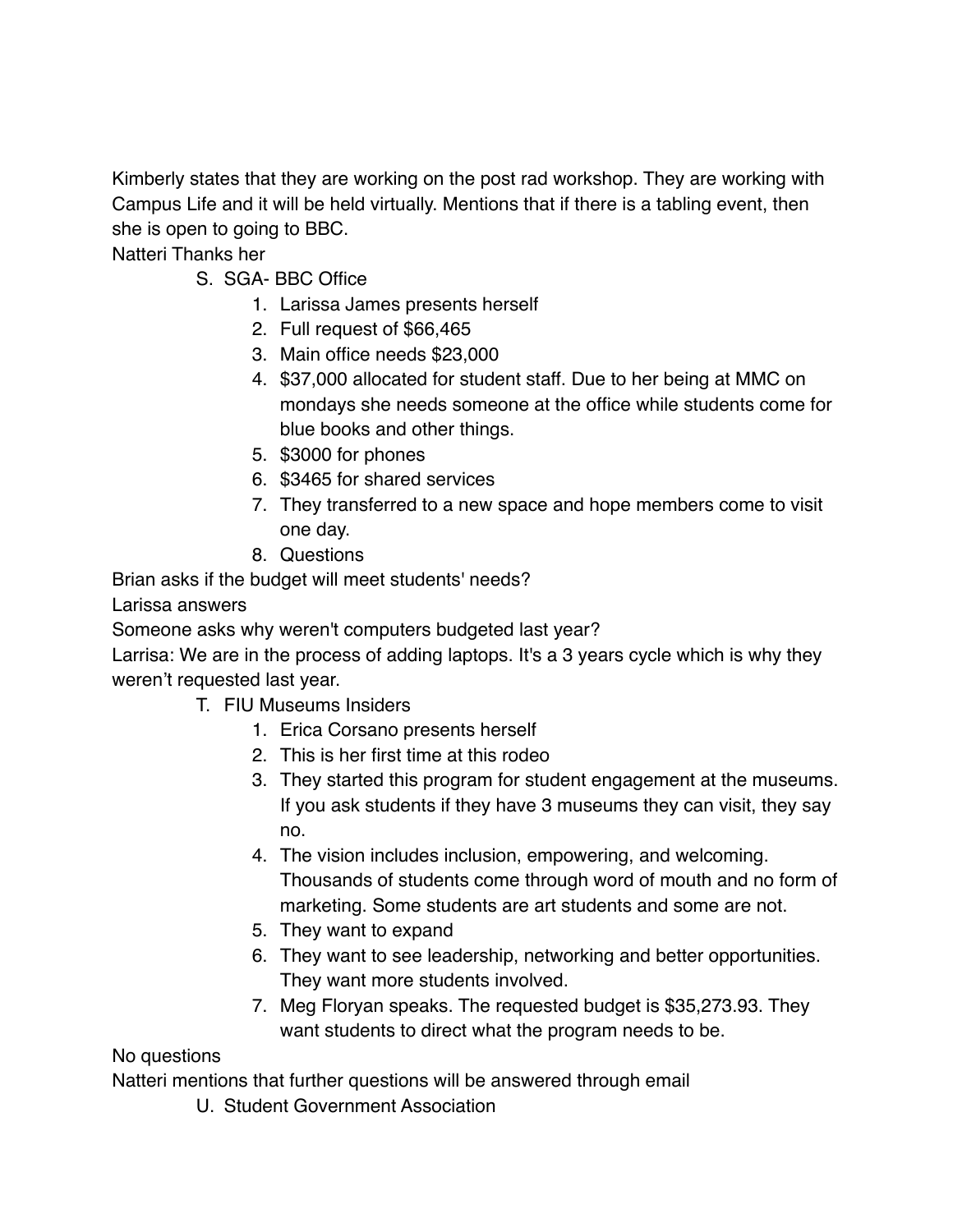- 1. Michelle Castro presents herself
- 2. Each request line is an allocation for each member.
- 3. This past fall they gave more than 2,000 blue books
- 4. The Total is \$893,640.
- 5. Answer questions for reduction will be advisors working with student leaders to review plans for more cost efficiency. SGA would need to review current lines and determine which need reduction.
- 6. Questions

No questions. Oh wait.. There is a question.

Brian asks when the banquet is?

Michelle says they are looking for a date.

Recess at 4:33pm

Recess until 4:40pm

Jose Toscano says congratulations and that they were doing a good job with the meeting

- V. BMI License, Engage Platform, SGA Room Rentals
	- 1. There is no presentation
	- 2. BMI is the license that we have to pay into as a University. If the bio club is in the pit and they need a dj or if they need music in the lawns, all of that is covered by the BMI.
	- 3. Since 2019 they expanded this to the academic side.
	- 4. This is a unified end for different forms of engagement. Business Intelligence helps students get employment at the campus. Through stats they get a lot of engagement through it.
	- 5. \$59,939 for panther connect and campus life.
	- 6. Room rental was made to help subsidize.

Questions will be emailed to him. There are no questions.

Jose provides further comments.

W. Convocation, Student Tailgate Safety, Uwide Retreat

- 1. Convocation is at the arena.
- 2. 7 home games
- 3. 4 home games need to be highly attended
- 4. Uwide retreat, used to be in the hotel, but is no longer

#### Questions

Natteri says someone asks a question.

Jose answers.

V. Adoption of the Agenda